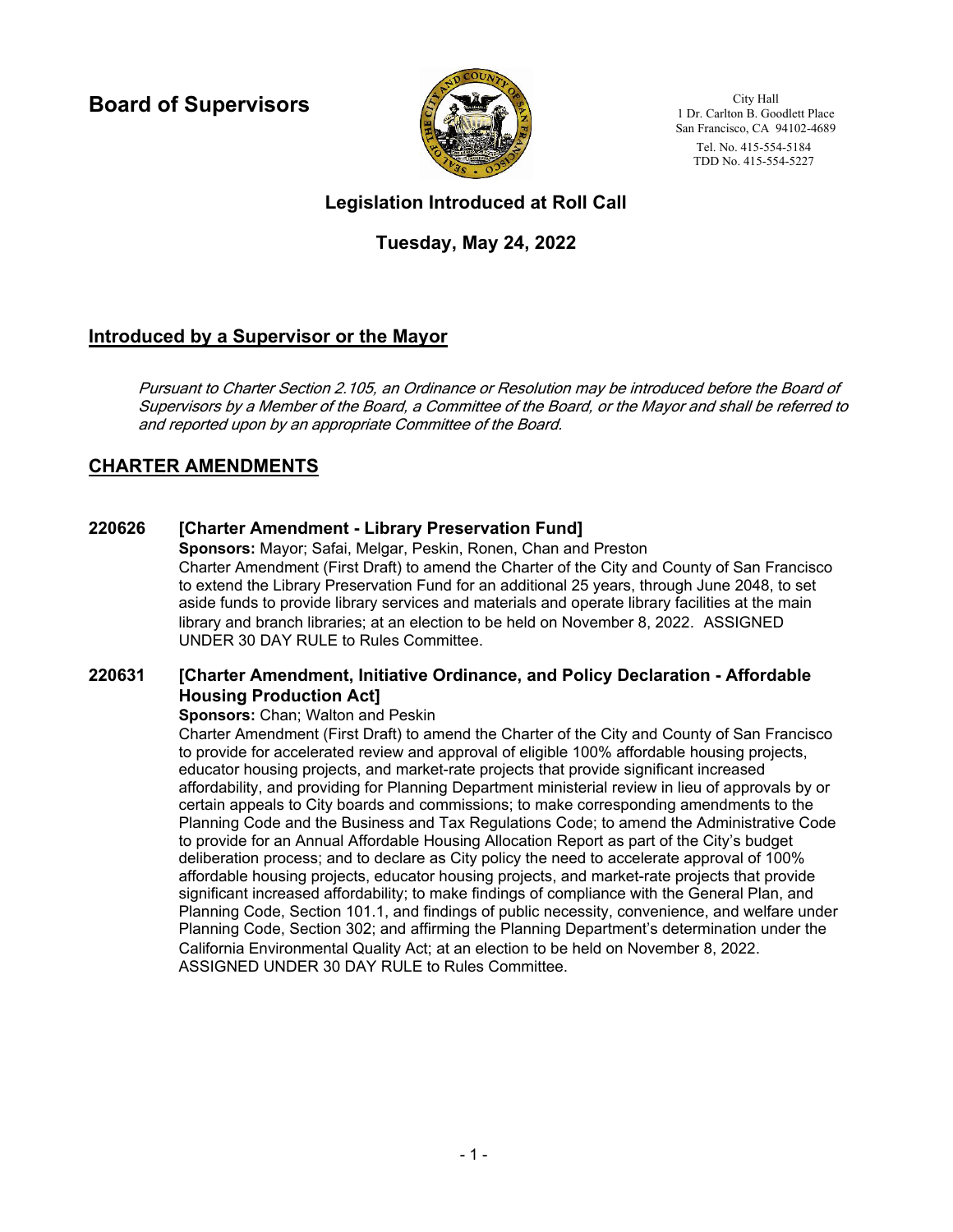## **220633 [Charter Amendment - Forfeiture of Pension Benefits]**

### **Sponsors:** Peskin; Chan

Charter Amendment (First Draft) to amend the Charter of the City and County of San Francisco to provide for forfeiture of the pension of a member of the San Francisco Employees' Retirement System upon a finding by clear and convincing evidence after an administrative hearing that the member committed a crime involving moral turpitude in connection with the member's duties as a City employee or officer; at an election to be held on November 8, 2022. ASSIGNED UNDER 30 DAY RULE to Rules Committee.

#### **[Charter Amendment - Public Works Department and Commission, Sanitation and Streets Commission] 220635**

### **Sponsor:** Peskin

Charter Amendment (First Draft) to amend the Charter of the City and County of San Francisco to transfer the responsibilities of the Department of Sanitation and Streets to the Department of Public Works; to establish a new seven-member Public Works Commission to replace the five-member Public Works Commission that is currently responsible for overseeing the Department of Public Works; to eliminate the Department of Sanitation and Streets and the five-member Sanitation and Streets Commission; and to establish a new seven-member Sanitation and Streets Commission to hold hearings and set policies for the Department of Public Works regarding maintenance of the public right of way and sanitation standards and protocols; at an election to be held on November 8, 2022. ASSIGNED UNDER 30 DAY RULE to Rules Committee.

#### **[Charter Amendment and Ordinance - Additional Density and Height; Rent-Control] 220636**

### **Sponsors:** Peskin; Chan, Preston and Walton

Charter Amendment (First Draft) to amend the Charter of the City and County of San Francisco to set forth as City policy a requirement that when the City amends the Planning Code to allow for additional residential numerical density or height, that developers agree to subject the new residential units in the development to rent control; to amend the Administrative Code to establish as the residential numerical density and height limits those controls in effect as of November 8, 2022, and to allow the Board of Supervisors to amend the Planning Code to exceed those limits if the ordinance requires a regulatory agreement to subject all dwelling units in development projects to the additional density or height to rent control; to require rent control in future development agreements; and making findings of compliance with the General Plan and Planning Code, Section 101.1 and findings of public necessity, convenience, and welfare under Planning Code, Section 302; and affirming the Planning Department's determination under the California Environmental Quality Act; at an election to be held on November 8, 2022. ASSIGNED UNDER 30 DAY RULE to Rules Committee.

#### **[Charter Amendment - Housing and Community Development Commission and Department] 220637**

### **Sponsors:** Preston; Walton, Ronen and Peskin

Charter Amendment (First Draft) to amend the Charter of the City and County of San Francisco, to create the Housing and Community Development Commission to oversee the Housing and Community Development Department, and to establish the Housing and Community Development Department as a City department to succeed to the powers and duties of the Mayor's Office of Housing and Community Development; at an election to be held on November 8, 2022. ASSIGNED UNDER 30 DAY RULE to Rules Committee.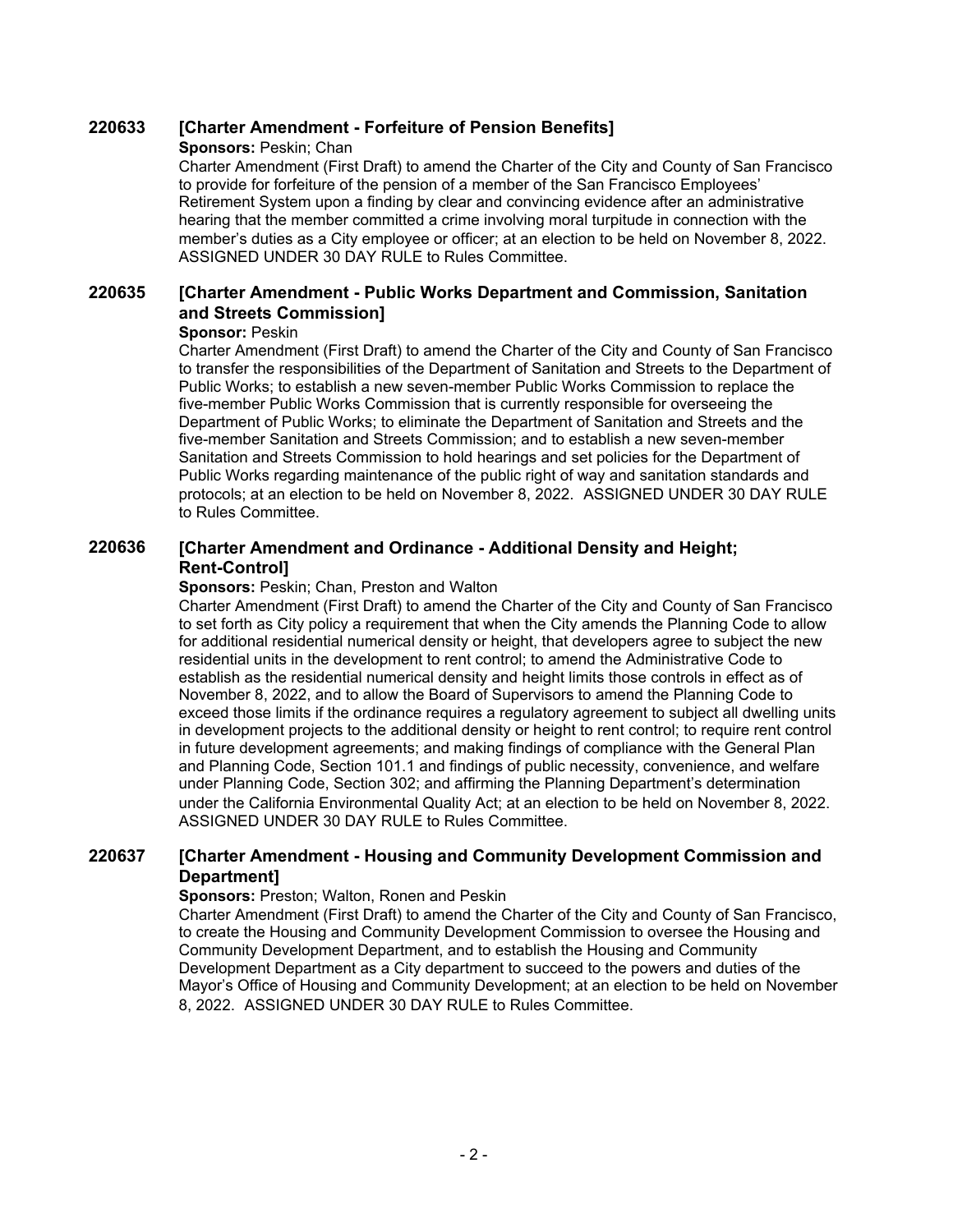## **220638 [Charter Amendment - City Elections in Even-Numbered Years]**

### **Sponsors:** Preston; Peskin

Charter Amendment (First Draft) to amend the Charter of the City and County of San Francisco to change the election cycle for the offices of Mayor, Sheriff, District Attorney, City Attorney and Treasurer so that these offices will be elected in even-numbered years; to provide that the current term for the aforementioned offices will end on January 8, 2025 rather than January 8, 2024; to amend the definition of general municipal election so that such elections occur only in even-numbered years; and to change the signature threshold for initiative ordinances to two percent of the number of registered voters in San Francisco; at an election to be held on November 8, 2022. ASSIGNED UNDER 30 DAY RULE to Rules Committee.

## **220639 [Charter Amendment - Student Success Fund]**

**Sponsors:** Ronen; Melgar, Walton, Safai, Mar and Preston

Charter Amendment (First Draft) to amend the Charter of the City and County of San Francisco, to establish the Student Success Fund under which the Department of Children, Youth, and Their Families will provide grants to schools in the San Francisco Unified School District to implement programs that improve academic achievement and social/emotional wellness of students; and to require an annual appropriation in a designated amount to the Fund based on a calculation of the City's excess Educational Revenue Augmentation Fund allocation in specified fiscal years; at an election to be held on November 8, 2022. ASSIGNED UNDER 30 DAY RULE to Rules Committee.

#### **[Charter Amendment - Retiree Supplemental Cost of Living Adjustment; Retirement Board Contract with Executive Director] 220640**

### **Sponsors: Safai: Melgar and Peskin**

Charter Amendment (First Draft) to amend the Charter of the City and County of San Francisco to eliminate the full funding requirement for supplemental cost of living benefit payments to members of the San Francisco Employees' Retirement System who retired before November 6, 1996, subject to a monthly monetary cap for retirees and their qualified survivors and beneficiaries in years that the Retirement System is not fully funded; adjust the base retirement allowance for these retirees, or their qualified survivors and beneficiaries, to account for supplemental cost of living adjustments not received in the years 2013, 2014, 2017, 2018 and 2019; and authorize the Retirement Board to enter into an individual contract with any Retirement System executive director hired on or after January 1, 2023; at an election to be held on November 8, 2022. ASSIGNED UNDER 30 DAY RULE to Rules Committee.

# **ORDINANCES**

#### **[Administrative Code - Funding, Acquisition, and Use of Certain Police Department Equipment] 220641**

### **Sponsor:** Mayor

Ordinance amending the Administrative Code to require Board of Supervisors approval for the funding, acquisition, and use of certain law enforcement equipment consistent with the criteria set forth in state law. ASSIGNED UNDER 30 DAY RULE to Rules Committee.

#### **[Administrative Code - Priority for Veterans in City Affordable Housing Programs] 220642**

### **Sponsors: Mar: Stefani and Melgar**

Ordinance amending the Administrative Code to add a priority for veterans within each category of preferences in the City's affordable housing programs funded or administered by the Mayor's Office of Housing and Community Development. ASSIGNED UNDER 30 DAY RULE to Public Safety and Neighborhood Services Committee.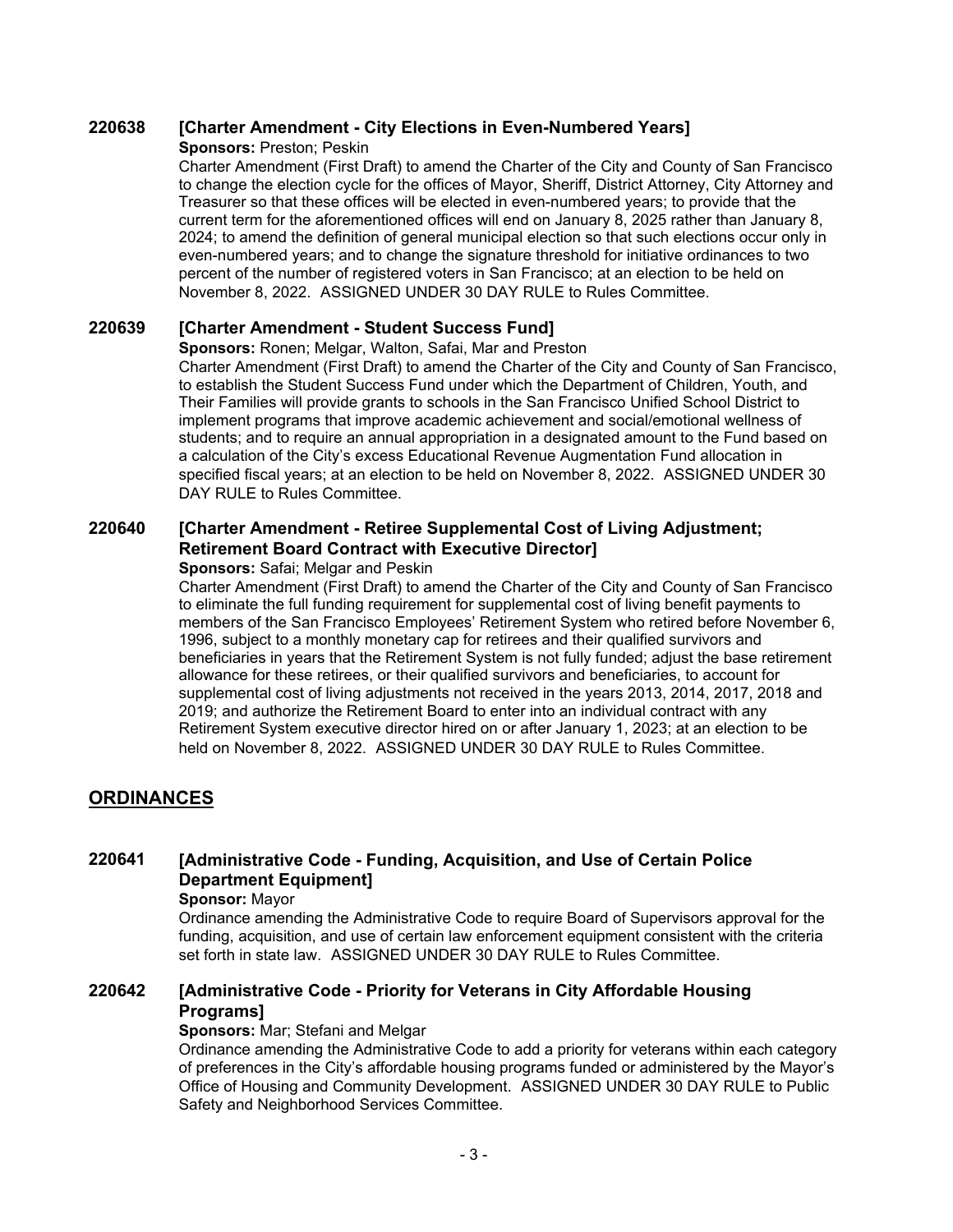### **220643 [Planning Code - Tenderloin Neon Special Sign District]**

### **Sponsor:** Preston

Ordinance amending the Planning Code to create the Tenderloin Neon Special Sign District within the North of Market Residential Special Use District; enacting zoning controls for neon signs within the Special Sign District; affirming the Planning Department's determination under the California Environmental Quality Act; and making findings of consistency with the General Plan, and the eight priority policies of Planning Code, Section, 101.1, and public necessity, convenience, and welfare findings pursuant to Planning Code, Section 302. ASSIGNED UNDER 30 DAY RULE to Land Use and Transportation Committee.

# **RESOLUTIONS**

#### **[Accept and Expend Grant - Retroactive - United States Department of Housing and Urban Development - San Francisco Housing Authority - Emergency Housing Voucher Program - Not to Exceed \$3,171,000] 220644 Sponsor:** Mayor

Resolution retroactively authorizing the Department of Homelessness and Supportive Housing to accept and expend Emergency Housing Voucher grant funds in the total amount not to exceed \$3,171,000 from the United States Department of Housing and Urban Development through the San Francisco Housing Authority for costs incurred from February 1, 2022, through June 30, 2026, to provide supportive services for eligible individuals and families who receive an Emergency Housing Voucher. (Department of Homelessness and Supportive Housing). RECEIVED AND ASSIGNED to Budget and Finance Committee.

#### **[Accept and Expend Grant - California Arts Council - Design and Planning for Harvey Milk Plaza - \$1,500,000] 220645**

### **Sponsors:** Mayor; Mandelman and Dorsey

Resolution authorizing the Department of Public Works to accept and expend grant funds in the amount of \$1,500,000 from the California Arts Council for the design and planning of new improvements on or about Harvey Milk Plaza for the project term of July 2022 through February 2023; authorizing the Public Works Director to enter into a grant agreement with the California Arts Council regarding the same; authorizing the Department of Public Works and the Clerk of the Board to take further actions necessary under the grant agreement; and retroactively approving the submittal of the grant application. RECEIVED AND ASSIGNED to Budget and Finance Committee.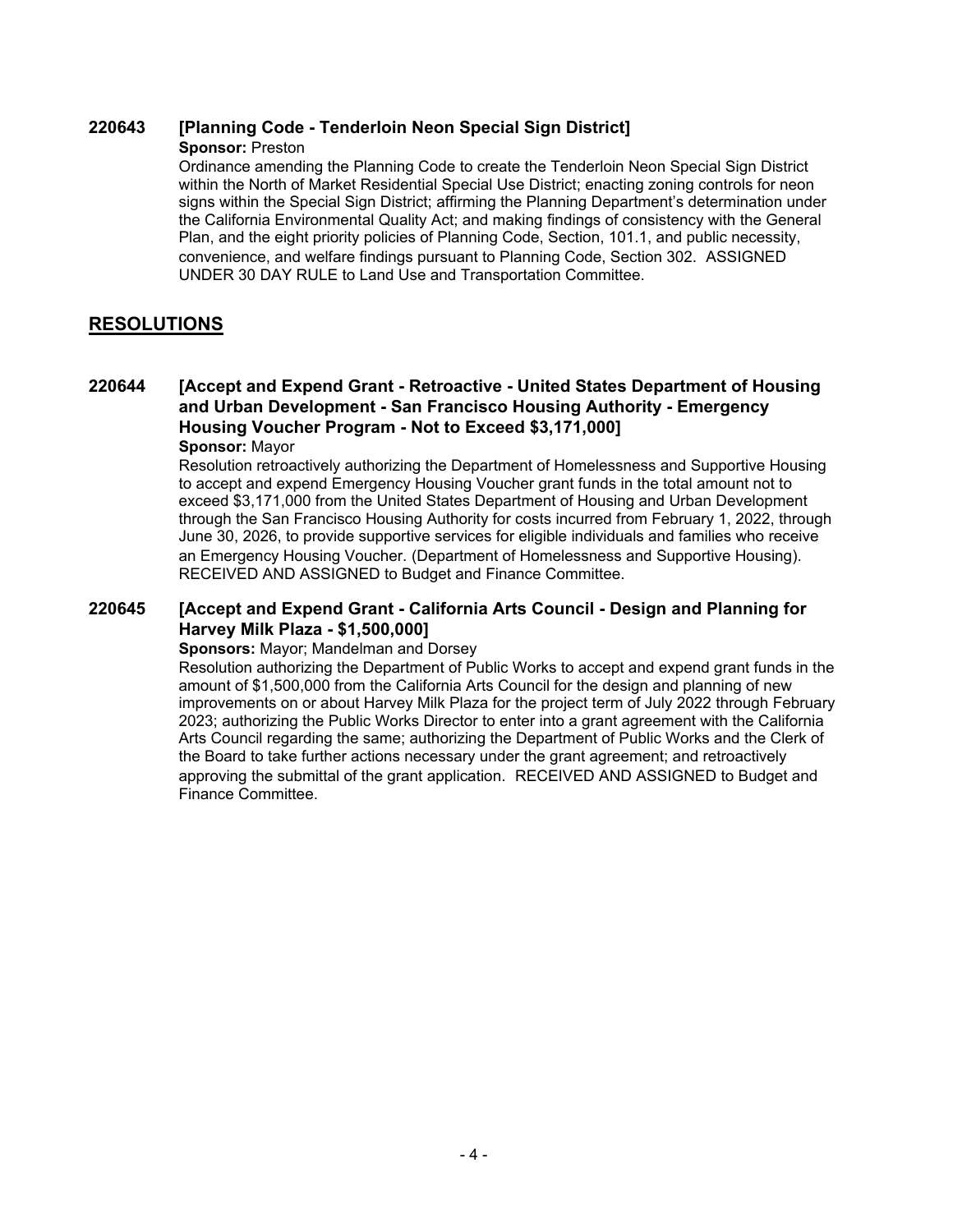#### **[Multifamily Housing Revenue Bonds - Sunnydale HOPE SF Block 3A - Not to Exceed \$74,000,000] 220646**

### **Sponsors:** Mayor; Walton

Resolution declaring the intent of the City and County of San Francisco ("City") to reimburse certain expenditures from proceeds of future bonded indebtedness in an aggregate principal amount not to exceed \$74,000,000 in one or more series of bonds on a tax-exempt or taxable basis; authorizing the Director of the Mayor's Office of Housing and Community Development ("Director") to submit an application and related documents to the California Debt Limit Allocation Committee ("CDLAC") to permit the issuance of residential mortgage revenue bonds in an aggregate principal amount not to exceed \$74,000,000 for Sunnydale HOPE SF Block 3A at 1500 Block of Sunnydale Avenue; authorizing and directing the Director to direct the Controller's Office to hold in trust an amount not to exceed \$100,000 in accordance with CDLAC procedures, if necessary; authorizing the Director to certify to CDLAC that the City has on deposit the required amount, if necessary; authorizing the Director to pay an amount equal to such deposit to the State of California if the City fails to issue the residential mortgage revenue bonds; authorizing and directing the execution of any documents necessary to implement this Resolution, as defined herein; and ratifying and approving any action heretofore taken in connection with the Project, as defined herein, and the Application, as defined herein. RECEIVED AND ASSIGNED to Budget and Finance Committee.

### **[Multifamily Housing Revenue Bonds - Building E Balboa Reservoir - 11 Frida Kahlo Way - Not to Exceed \$102,000,000] 220647**

### **Sponsor:** Mayor

Resolution declaring the intent of the City and County of San Francisco ("City") to reimburse certain expenditures from proceeds of future bonded indebtedness in an aggregate principal amount not to exceed \$102,000,000 in one or more series of bonds on a tax-exempt or taxable basis; authorizing the Director of the Mayor's Office of Housing and Community Development ("Director") to submit an application and related documents to the California Debt Limit Allocation Committee ("CDLAC") to permit the issuance of residential mortgage revenue bonds in an aggregate principal amount not to exceed \$102,000,000 for Building E Balboa Reservoir at 11 Frida Kahlo Way; authorizing and directing the Director to direct the Controller's Office to hold in trust an amount not to exceed \$100,000 in accordance with CDLAC procedures, if necessary; authorizing the Director to certify to CDLAC that the City has on deposit the required amount, if necessary; authorizing the Director to pay an amount equal to such deposit to the State of California if the City fails to issue the residential mortgage revenue bonds; authorizing and directing the execution of any documents necessary to implement this Resolution, as defined herein; and ratifying and approving any action heretofore taken in connection with the Project, as defined herein, and the Application, as defined herein. RECEIVED AND ASSIGNED to Budget and Finance Committee.

#### **[Supporting Funding for San Francisco Unified School District Early College Programs] 220648**

### **Sponsors:** Mar; Ronen

Resolution supporting funding for the Early College 2022 summer internship program through allowed uses for education-designated funds and expansion of Dual Enrollment for San Francisco Unified School District high school students through prior year allocations. REFERRED FOR ADOPTION WITHOUT COMMITTEE REFERENCE AGENDA AT THE NEXT BOARD MEETING.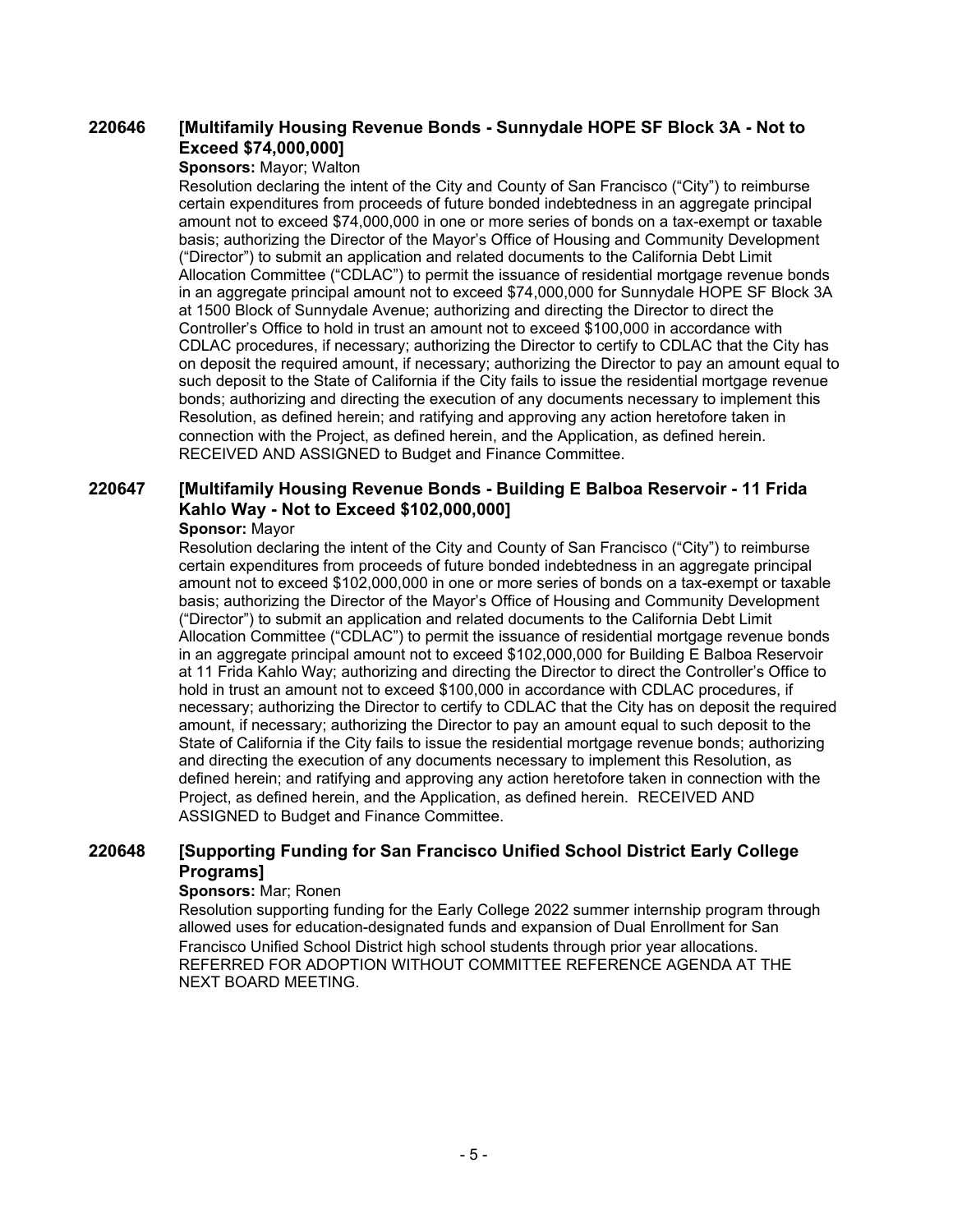#### **[Resolution of Intention - Renewal and Expansion - Tourism Improvement District] 220649**

### **Sponsor:** Peskin

Resolution declaring the intention of the Board of Supervisors to renew and expand a business-based business improvement district to be known as the "Tourism Improvement District" and levy a multi-year assessment on identified hotel and short-term residential rental businesses in the district; approving the management district plan for the district; ordering and setting a time and place a public hearing of the Board of Supervisors, sitting as a Committee of the Whole, on September 13, 2022, at 3:00 p.m.; approving the form of the Notice of Public Hearing and Assessment Ballot Proceeding and Assessment Ballots; directing environmental findings; and directing the Clerk of the Board of Supervisors to give notice of the public hearing and balloting as required by law. RECEIVED AND ASSIGNED to Government Audit and Oversight Committee.

# **MOTIONS**

#### **[Amending the Budget and Legislative Analyst Services Contract - Harvey M. Rose Associates, LLC] 220650**

### **Sponsor:** Preston

Motion authorizing the Clerk of Board of Supervisors to take all administrative steps to amend the Budget and Legislative Analyst Services contract with Harvey M. Rose Associates, LLC for additional work under the existing scope of services, to the extent that funds are appropriated for that purpose. RECEIVED AND ASSIGNED to Budget and Finance Committee.

#### **[Concurring in Actions to Meet Local Emergency - Coronavirus Response - Forty-Eighth Supplement] 220651**

### **Sponsor:** Walton

Motion concurring in actions taken by the Mayor in the Forty-Eighth Supplement to the Proclamation of Emergency to meet the ongoing local emergency related to the novel coronavirus COVID-19 pandemic by authorizing the Human Resources Director to temporarily modify Civil Service Rules to establish streamlined competitive examination processes for employees who have served for at least one year in an exempt status; delegating to the Human Resources Director the authority to extend the term of exempt appointments by up to one additional year for employees whose three-year appointment term will expire on or before December 31, 2022; and revising the Thirty-Seventh Supplement to clarify that the City shall pay employees who have vacation balances over the applicable cap on June 30, 2022, the value of such hours and reduce the employee's vacation balance to the applicable cap. REFERRED FOR ADOPTION WITHOUT COMMITTEE REFERENCE AGENDA AT THE NEXT BOARD MEETING.

# **220634 [Mayoral Appointment, Port Commission - Steven Lee]**

Motion approving/rejecting the Mayor's nomination for appointment of Steven Lee to the Port Commission, for a term ending May 1, 2026. (Clerk of the Board). RECEIVED AND ASSIGNED to Rules Committee.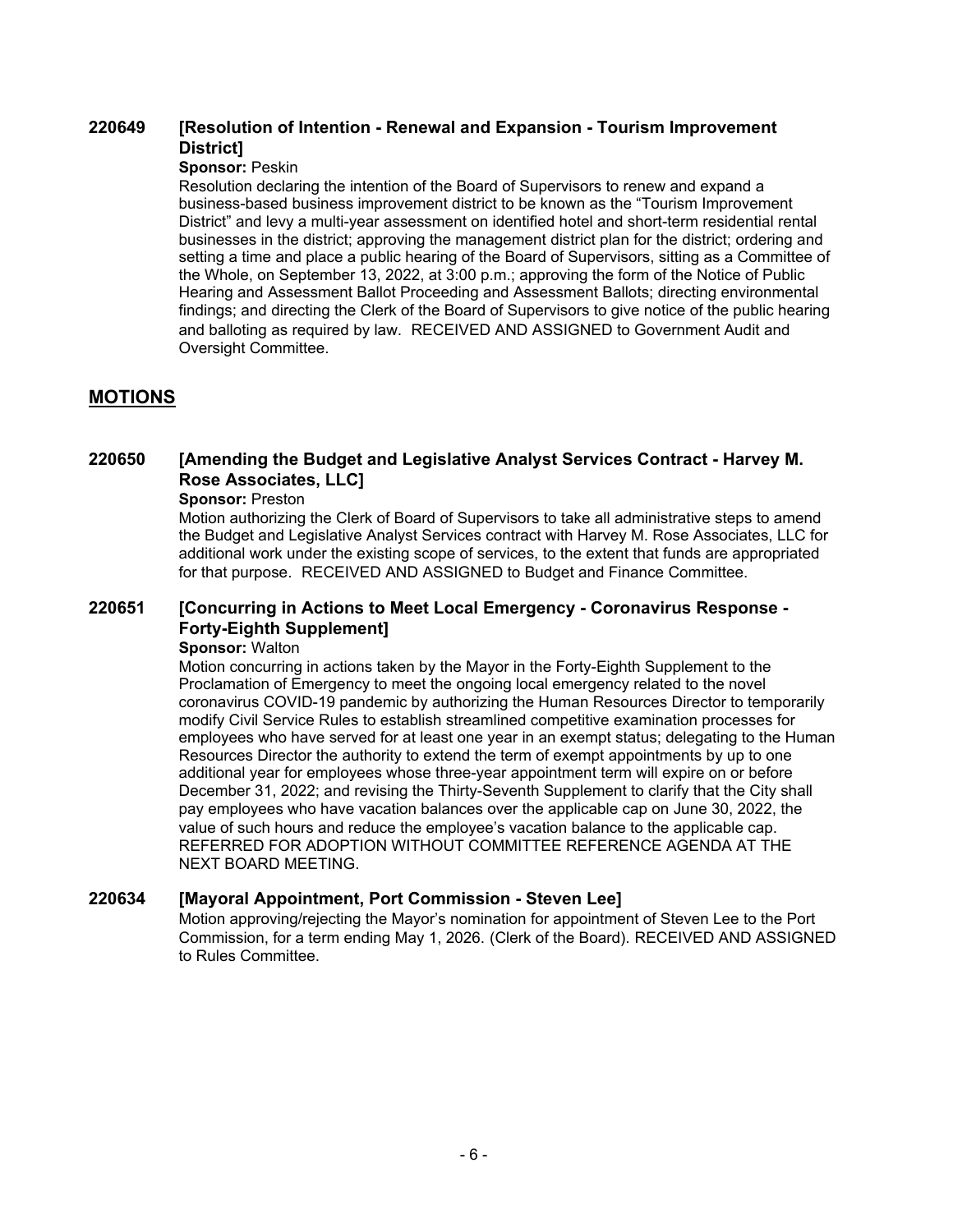# **REQUESTS FOR HEARING**

#### **[Hearing - Committee of the Whole - Laguna Honda Hospital's Strategy for Recertification and the Submission of a Closure and Patient Transfer and Relocation Plan - June 14, 2022, at 3:00 p.m] 220619**

Hearing of the Board of Supervisors sitting as a Committee of the Whole on Tuesday, June 14, 2022, at 3:00 p.m., to hold a public hearing on Laguna Honda Hospital's Strategy for Recertification and the Submission of a Closure and Patient Transfer and Relocation Plan; and requesting the Department of Public Health to present; scheduled pursuant to Motion No. M22-098 (File No. 220618), approved on May 24, 2022. (Clerk of the Board). RECEIVED AND ASSIGNED to Board of Supervisors.

#### **[Closed Session - Anticipated Litigation - Claims for Real and Personal Property Damage to Shelter-in-Place Hotels - June 7, 2022] 220621**

Closed Session for the Board of Supervisors to convene on June 7, 2022, pursuant to California Government Code, Section 54956.9, and San Francisco Administrative Code, Section 67.10(d) (2), for the purpose of conferring with, or receiving advice from, the City Attorney regarding anticipated litigation in which the City may be a plaintiff or defendant, regarding existing and possible future claims and demands submitted for damage to real and personal property by hotels that have operated as Shelter-in-Place Hotels during the COVID-19 pandemic, including: SF Good LLC (AKA Good Hotel), SF Vertigo LLC (AKA Hotel Vertigo), SF 100-120 Powell Owner L.P. (AKA Hotel Union Square), 345 Taylor Owner LLC (AKA Tilden Hotel); scheduled pursuant to Motion No. M22-092 (File No. 220620); approved May 24, 2022. (Clerk of the Board). RECEIVED AND ASSIGNED to Board of Supervisors.

# **Introduced at the Request of a Department**

Pursuant to Rules of Order of the Board of Supervisors Section 2.7.1, Department Heads may submit proposed legislation to the Clerk of the Board, in which case titles of the legislation will be printed at the rear of the next available agenda of the Board.

# **PROPOSED RESOLUTIONS**

#### **[Contract Amendment - Professional Contractor Supply (PCS) - Purchase of Hardware Supplies - \$11,500,000] 220599**

Resolution authorizing the Office of Contract Administration to enter into a fifth amendment to the contract between the City and County of San Francisco and Professional Contractor Supply (PCS), for the purchase of hardware supplies for City departments, increasing the contract amount by \$4,000,000 for a total not to exceed amount of \$11,500,000 with no change to the contract term from August 15, 2017, through July 14, 2025. (Office of Contract Administration). RECEIVED AND ASSIGNED to Budget and Finance Committee.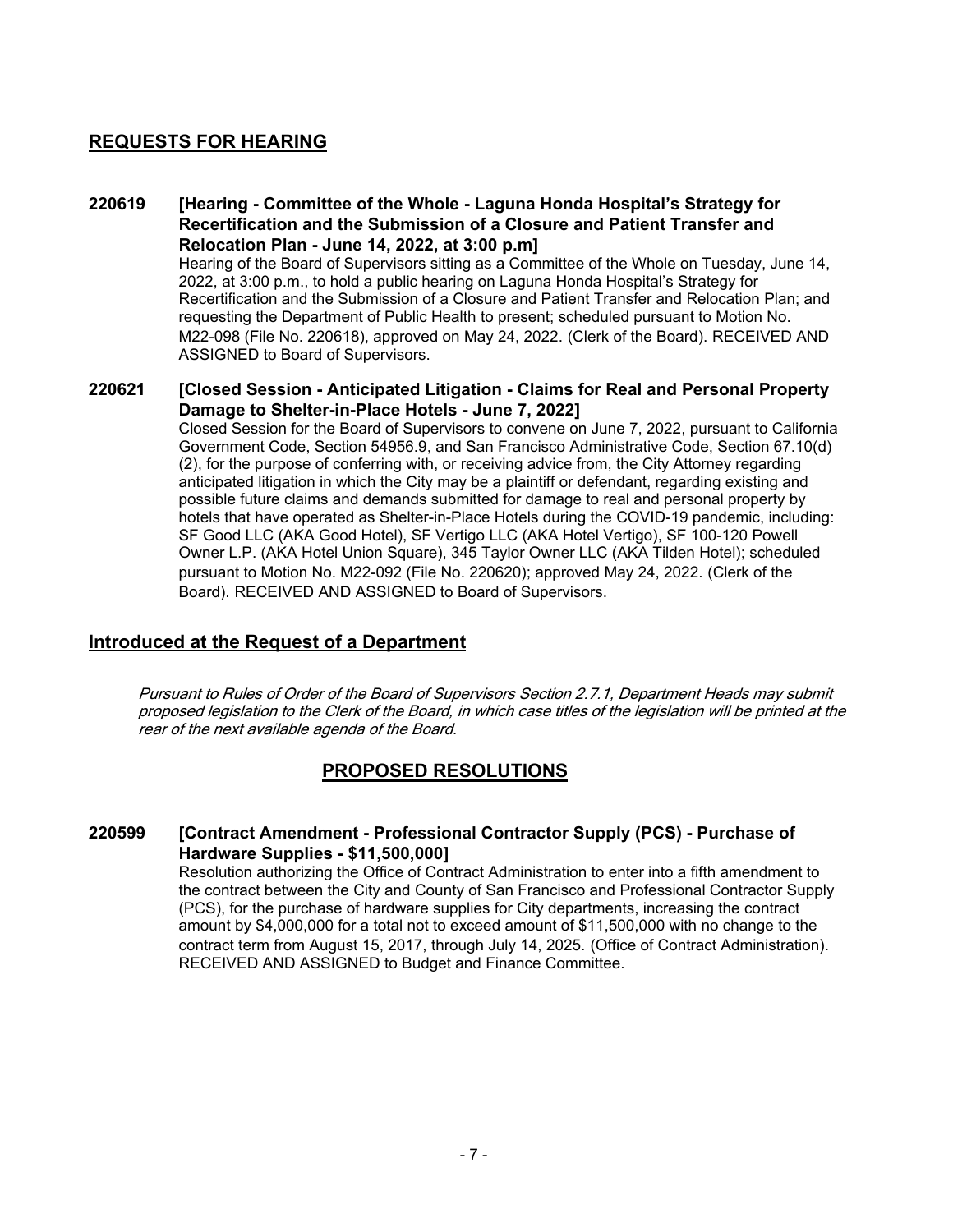#### **[Contract - Lystek International Limited - Class A Biosolids Management Services - Not to Exceed \$22,400,000] 220600**

Resolution authorizing the Office of Contract Administration to enter into PeopleSoft Contract ID 1000025273 between the City and County of San Francisco and Lystek International Limited for the provision of Class A Biosolids management services with an initial contract not to exceed amount of \$16,400,000 for five years and \$6,400,000 for one two-year option to extend for a total not to exceed amount of \$22,400,000 and total contract duration of seven years commencing on July 1, 2022, through June 30, 2029. (Office of Contract Administration). RECEIVED AND ASSIGNED to Budget and Finance Committee.

#### **[Contract - Kemira Water Solutions - Ferric Ferrous Chloride - Not to Exceed \$26,000,000] 220601**

Resolution authorizing the Office of Contract Administration to enter into PeopleSoft Contract ID 1000025263 between the City and County of San Francisco and Kemira Water Solutions for the purchase of Ferric Ferrous Chloride, with an initial contract not to exceed amount of \$11,200,000 for three years and \$14,800,000 for an option to extend for four additional years for a total not to exceed amount of \$26,000,000 and a total contract duration of seven years to commence on July 1, 2022, through June 30, 2029. (Office of Contract Administration). RECEIVED AND ASSIGNED to Budget and Finance Committee.

#### **[Contract - TR International Trading Company - Ferric Ferrous Chloride - Not to Exceed \$28,000,000] 220602**

Resolution authorizing the Office of Contract Administration to enter into PeopleSoft Contract ID 1000025301 between the City and County of San Francisco and TR International Trading Company for the purchase of Ferric Ferrous Chloride, with an initial contract not to exceed amount of \$12,000,000 for three years and \$16,000,000 for an option to extend for four additional years for a total not to exceed amount of \$28,000,000 and a total contract duration of seven years to commence on July 1, 2022, through June 30, 2029. (Office of Contract Administration). RECEIVED AND ASSIGNED to Budget and Finance Committee.

#### **[Contract - Univar Solutions USA Inc. - Sodium Hypochlorite - Not to Exceed \$74,000,000] 220603**

Resolution authorizing the Office of Contract Administration to enter into PeopleSoft Contract ID 1000025302 between the City and County of San Francisco and Univar Solutions USA Inc. for the purchase of Sodium Hypochlorite, with an initial contract not to exceed amount of \$32,000,000 for three years and \$42,000,000 for an option to extend for four additional years for a total not to exceed amount of \$74,000,000 and a total contract duration of seven years to commence on July 1, 2022, through June 30, 2029. (Office of Contract Administration). RECEIVED AND ASSIGNED to Budget and Finance Committee.

#### **[Contract - Univar Solutions USA Inc. - Sodium Bisulfite - Not to Exceed \$19,000,000] 220604**

Resolution authorizing the Office of Contract Administration to enter into PeopleSoft Contract ID 1000025303 between the City and County of San Francisco and Univar Solutions USA Inc. for the purchase of Sodium Bisulfite, with an initial contract not to exceed amount of \$8,000,000 for three years and \$11,000,000 for an option to extend for four additional years for a total not to exceed amount of \$19,000,000 and a total contract duration of seven years to commence on July 1, 2022, through June 30, 2029. (Office of Contract Administration). RECEIVED AND ASSIGNED to Budget and Finance Committee.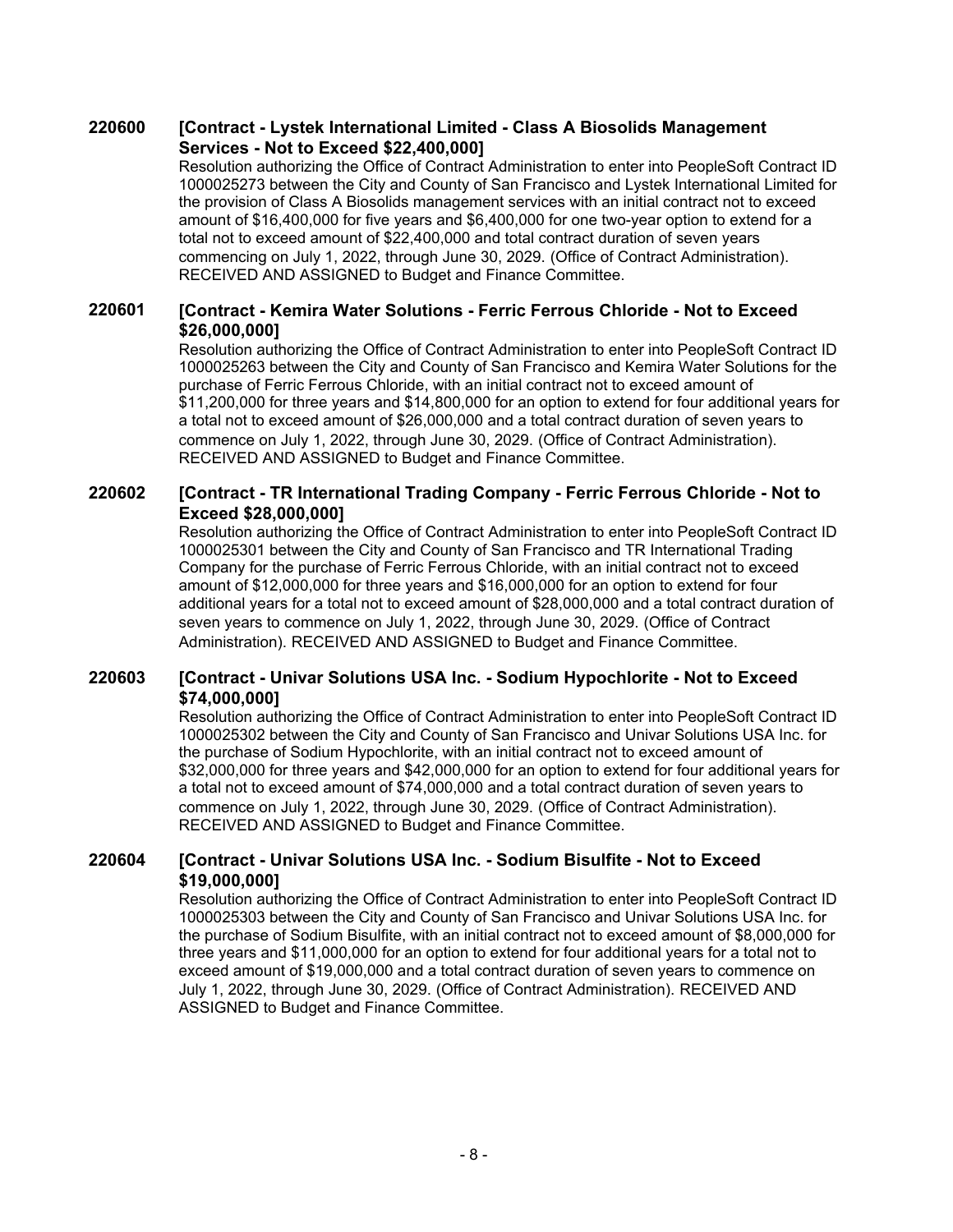#### **[Real Property Lease Amendment - Multiple Ownership - 1980 Oakdale Avenue - \$1,024,054.20 Annual Base Rent] 220605**

Resolution approving and authorizing the General Manager of the San Francisco Public Utilities Commission (SFPUC) to amend the lease of real property located at 1980 Oakdale Avenue, with Kristian A. Akseth, an individual, Lilly B. Akseth, an individual, and Libkra Investment Corporation, a California corporation, collectively as landlord, at a base rent of \$1,024,054.20 per year with annual Consumer Price Index increases, extending the term for eight years, with a total term of January 1, 2017, through December 31, 2030, subject to City's right to terminate the lease without penalty after December 31, 2027; authorizing the General Manager to execute documents, make certain modifications and take certain actions in furtherance of the First Amendment, the Lease and this Resolution, as defined herein; and to authorize the General Manager of SFPUC to enter into any amendments or modifications to the First Amendment that do not increase the rent or otherwise materially increase the obligations or liabilities of the City and are necessary or advisable to effectuate the purposes of the Lease or this Resolution. (Public Utilities Commission). RECEIVED AND ASSIGNED to Budget and Finance Committee.